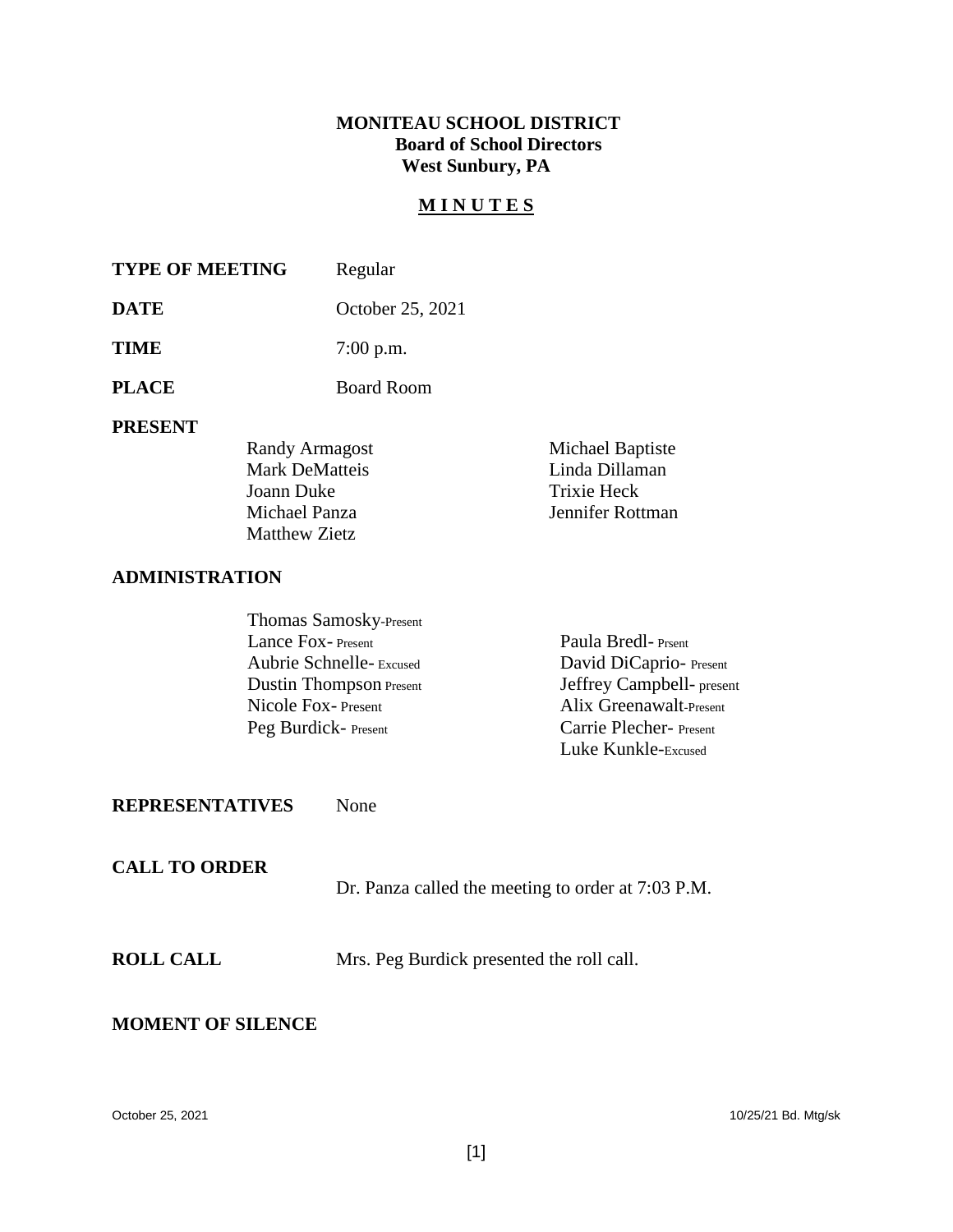#### **MINUTES**

Mrs. Dillaman motioned, seconded by Mr. Armagost to approve the Board Meeting minutes held on September 27, 2021. The motion to approve the minutes passed 9-0.

 Mr. Zietz motioned, seconded by Mrs. Rottman to approve the Work Session minutes held on October 11, 2021. This meeting was recessed until October 13, 2021. The motion to approve the minutes passed 9-0.

Mrs. Dillaman motioned, seconded by Mr. DeMatteis to approve the Work Session minutes held on October 13, 2021. This meeting was reconvened from October 11, 2021. This motion to approve the minutes passed 9-0.

### **COMMUNICATIONS**

- *Public Communications*
	- Dr. Baptist questioned why Policy 203 Immunizations and Communicable Diseases were put back on the agenda with an amendment?
	- He was informed that this was discussed at the meeting of October 13, 2021 and all board members present agreed to add this item to the agenda.
	- *Janeen Beatty*
		- Ms. Beatty asked about Skyward and why grades are not kept up to date. There are too many blank spaces and not an accurate reading of what is going on in classes or if homework is being missed. We need more accurate information and timely.
	- *Lauren Martin*
		- Ms. Martin stated she was a graduate of Moniteau and her children went to Moniteau.
		- She would like to see the students not having to wear masks.
		- Also, she would like to make sure the students aren't mandated to have a vaccination for the COVID-19.
		- Sexuality should not be taught in schools.
		- History should not be taught through the eyes of today.
		- Consider writing her in for school board director in November.
	- *Amanda Jackson*
		- Ms. Jackson stated her son was going to be coming back to in school instruction and was pleased the virtual and in school are at the same place.
		- She spoke again about the building issues she presented at the last meeting.
	- Mr. Jeff Campbell, Director of Buildings and Grounds discussed these issues. Mr. Campbell stated that we have School Dude for repairs and maintenance concerns in the district. Any employee can fill one out or call, text or email him with the information. All of the issues had already been addressed.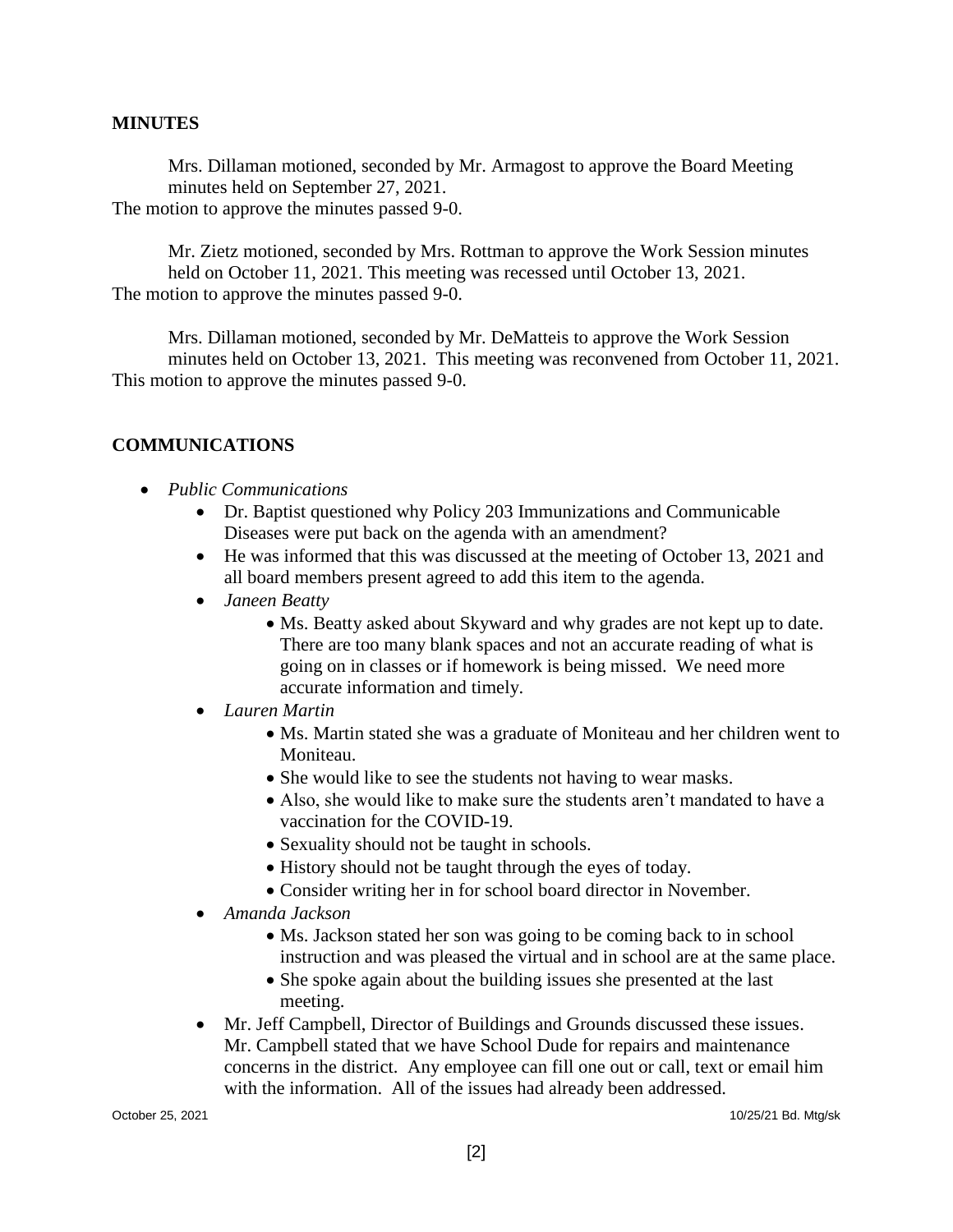- Ms. Jackson stated she did not see these items, but only presented what others had told her.
- Mr. Samosky stated that the maintenance department has been short staffed and they will be adding another cleaning position.
- *John Flecher*
	- Mr. Flecher asked if there are any legal actions if students damage the school.
- Mr. Samosky stated the school police, administration and teachers are all trying to stop this. When you damage something in a school setting there are consequents for this.
- *Nicholas Claypoole*
	- Mr. Claypoole asked if we could stream the meeting or some other way so people not able to be present to school board meetings could watch them?
- Ms. Parenti stated because of the law suit that violated the Sunshine Act we have to be very careful. She would look into seeing what way may be possible.
- *Tim Holt*
	- Wanted to say he will miss Amanda Miner when she leaves the district.
- *Board Sub-Committees*
	- Mr. Armagost stated the Athletic/Extra Curricular Committee Meeting is scheduled for Thursday, October 28, 2021 at 3:30 p.m.
	- Dr. Baptiste stated it may become law to put curriculum on the website.
	- Amanda Jackson talked about her son coming back to school.
	- Dr. Baptiste stated he and Dr. Panza were on with PSBA for 3 hours and that the PSBA has withdrawn from the National School Board Association.
	- Dr. Panza read the letter from PSBA to cancel their membership from the National School Board Association.
	- Dr. Baptiste stated there had been an ACT 48 meeting.
		- We are waiting on the smart boards.
		- Mr. Fox and Mrs. Schnelle are leading the OnHands Program.
		- Mr. Fox has a new goal setting program for students.
	- Dr. Panza stated we may have in person Christmas concerts this year.
	- Matthew Zietz stated Lane Grossman made Student of the Month at the Vo-Tech.
	- Mrs. Heck stated we have some policies in the works
	- Mrs. Dillaman stated the Curriculum will have a meeting on November 15, 2021 @ 3:00 p.m.
	- Mrs. Heck the Technology meeting on Monday, November 15, 2021 @ 4:00 p.m.
- *Superintendent's Report*
	- Mr. Samosky stated we will receive the ESSER II funding.
- *Staff Communications- NONE*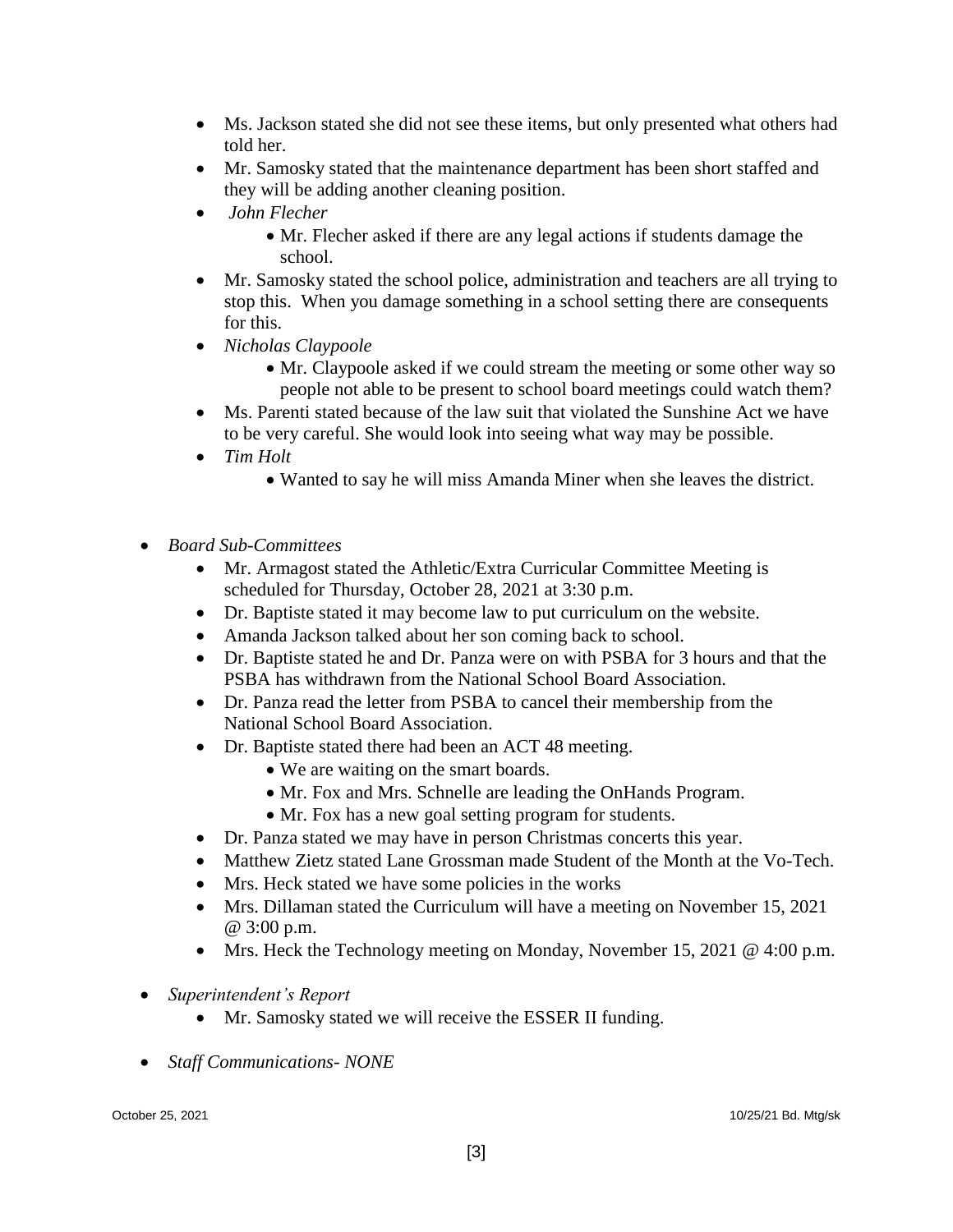#### **OLD BUSINESS-NONE**

#### **PERSONNEL**

Mrs. Rottman motioned, seconded by Mrs. Heck to approve the Personnel Items: Mrs. Heck asked to have Personnel Item #1 voted on separately. Mrs. Schnelle was called to talk to the board during the vote on Personnel #1. Dr. Panza explained the Superintendent process that was followed during this appointment. Mrs. Duke stated that if this is passed this is the first time since the 1950's a local person will be this position. Dr. C. Foster McGarvey was here for over 20 years. Mrs. Schnelle spoke a few words.

- **1. Approve the appointment of Mrs. Aubrie Schnelle as Superintendent of Schools for the Moniteau School District effective November 6, 2021 at a prorated salary of One Hundred thirty thousand and 00/100 (\$130,000.00), through November 6, 2024, with benefits as detailed in the Superintendent Employment Agreement, subject to the Solicitor's review and approval of the Employment Agreement and receipt and approval of all necessary clearances, reports and disclosures.**
- **2. The letter of resignation for Amanda Miner from her teaching position, effective December 3, 2021 and approve posting the position.**
- **3. The letter of retirement for Pamela Robinson as detailed in her letter, effective August 19, 2022.**
- **4. Walter Wilson as a driver/aide for the 2021-2022 school year, pending receipt of all necessary paperwork.**
- **5. The following individuals as Substitute Teachers for the 2021-2022 school year, pending receipt of all necessary paperwork.**

| <b>Marshell, Emily</b> | <b>ACT 86 Substitute Teacher</b>                |
|------------------------|-------------------------------------------------|
| <b>Brown, Helen</b>    | <b>Emergency Certificate Substitute Teacher</b> |
| Stocks, Jodi           | <b>Emergency Certificate Substitute Teacher</b> |
| <b>Martin, Amy</b>     | <b>Emergency Certificate Substitute Teacher</b> |
| Mine, Mike             | <b>Emergency Certificate Substitute Teacher</b> |
| Thiry, Jackie          | <b>Emergency Certificate Substitute Teacher</b> |
| Hughes, Martha         | <b>Emergency Certificate Substitute Teacher</b> |

**6. The following individuals as volunteers for the 2021-2022 school year, pending receipt of all necessary paperwork.**

| Heist, Elean             | H.S. Band                                         |
|--------------------------|---------------------------------------------------|
| Pallas, Theresa          | Dassa Parties, Chaperone, PTO & Activities        |
| <b>Beatty, Janeen</b>    | Dassa Parties, Chaperone, PTO & Activities & Band |
| Baronetski, Katrina      | Dassa Parties, Chaperone, PTO & Activities        |
| Carr, Kaylie             | <b>D</b> Parties                                  |
| <b>Cress, Stephannie</b> | D Parties & Chaperone                             |
| <b>Bergbigler, Lacey</b> | Dassa Parties & chaperone                         |
| <b>Baird, Stormie</b>    | D parties, coach                                  |
| Shedio, Lisa             | Dassa Parties & chaperone                         |

October 25, 2021 10/25/21 Bd. Mtg/sk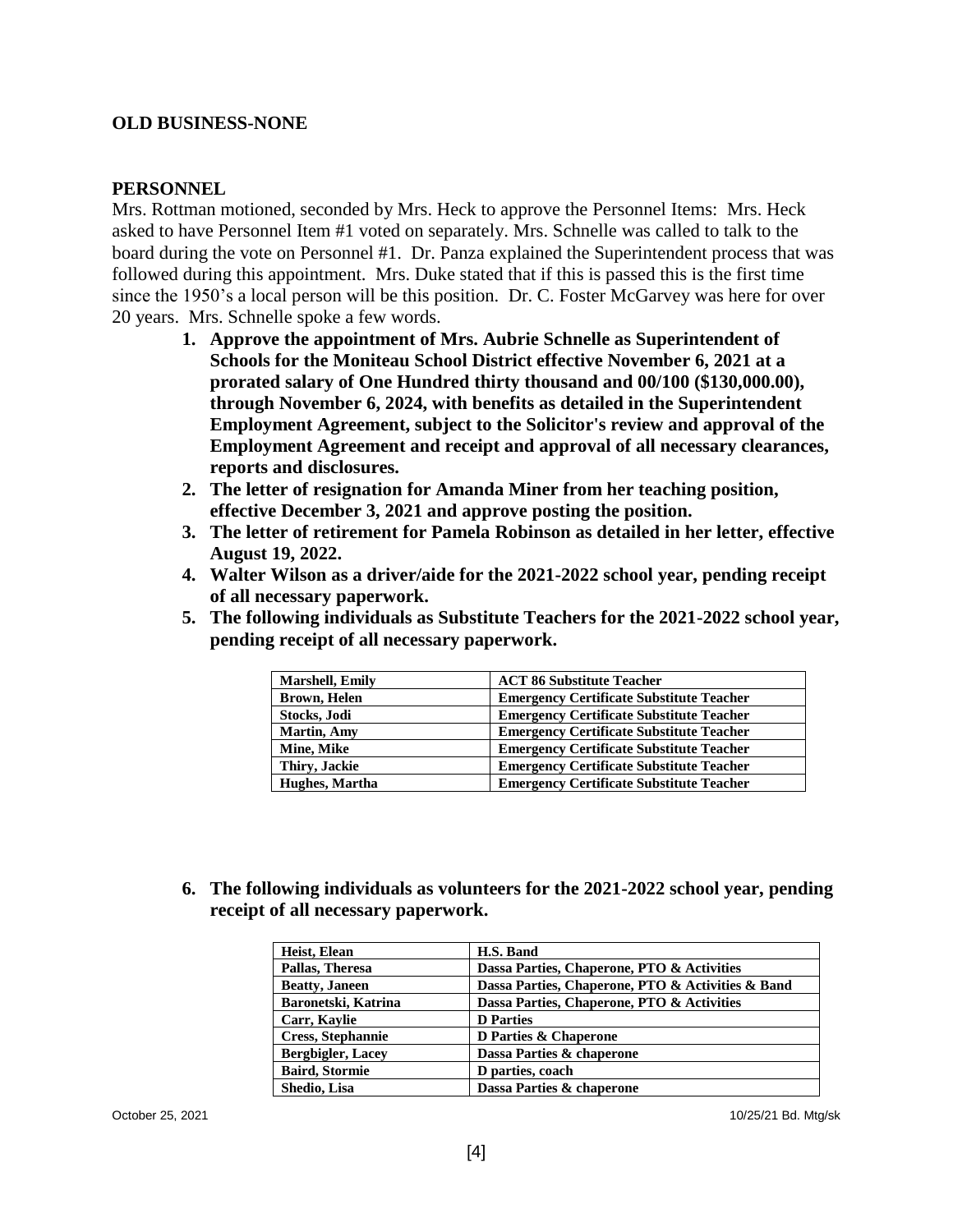| Schultheis, Patti        | Dassa Parties, Chaperone, PTO & Activities       |
|--------------------------|--------------------------------------------------|
| <b>McLean, Molly</b>     | <b>D</b> Parties                                 |
| McCall, Megan            | Dassa Parties, Chaperone, PTO & Activities       |
| Eury, Laura              | Dassa Parties, Chaperone, PTO & Activities       |
| Roman, Erin              | Dassa Parties, Chaperone, PTO & Activities       |
| <b>Barry, Katelyn</b>    | Dassa Parties, Chaperone, PTO & Activities       |
| <b>Cook, Breanne</b>     | Dassa Parties & chaperone                        |
| Cook, Joseph             | Dassa Parties & chaperone                        |
| Kolanski, Amanda         | Dassa Parties & chaperone                        |
| Montgomery, Amanda       | Dassa Parties & chaperone                        |
| Weiland, Ruth            | <b>D</b> Parties                                 |
| Cubbage, Audra           | Dassa Parties & chaperone                        |
| Perdian, Lisa            | Dassa Parties & chaperone                        |
| Pyle, Megan              | Dassa Parties & chaperone                        |
| <b>Donaldson</b> , Amber | Dassa Parties & chaperone                        |
| <b>Campbell</b> , Abby   | D club, Parties, Chaperone & PTO                 |
| Potsubay, Amanda         | Dassa Parties, Chaperone, PTO & Activities       |
| Snyder, Joni             | D club, Parties, Chaperone & PTO                 |
| Rowley, Alicia           | Dassa Parties & chaperone                        |
| <b>Spicer, Leeanne</b>   | D parties, chaperone                             |
| Ray, Rachel              | Dassa Parties, Chaperone, PTO & Activities       |
| <b>Wagoner</b> , Erica   | <b>D</b> parties                                 |
| Lutz, Becky              | D parties, chaperone                             |
| Voloch, Angie            | HS chaperone, D sport, clubs, parties, chaperone |
| Powell, Tricia           | D parties, chaperone                             |
| Vargo, Melissa           | D parties, chaperone & Activities                |
| Dillman, Katrina         | D parties, chaperone & Activities                |
| Hazlet, Jodee            | D parties, chaperone & Activities                |
| <b>Burd, Michele</b>     | D club, Parties, Chaperone & PTO                 |
| <b>Hosack, Brittany</b>  | D club, Parties, Chaperone & PTO                 |
| <b>Curry, Chastity</b>   | D club, Parties, Chaperone & PTO                 |
| <b>Brown, Amy E</b>      | D parties, chaperone & Activities                |
| <b>Brothers, Amy</b>     | Dassa Parties, Chaperone, PTO & Activities       |
| Thurner, Kathryn         | Dassa Parties, Chaperone, PTO & Activities       |
| <b>Walker, Renee</b>     | Dassa Parties, Chaperone, PTO & Activities       |
| <b>Flynn, Lindsey</b>    | D parties & chaperones                           |
| <b>Chapman</b> , Mary    | D parties & chaperones                           |
| McNany, Lindsay          | D parties & chaperones                           |
| Elkhlili, Amber          | D parties & chaperones                           |
| Jackson, Amanda          | D parties, chaperone & PTO                       |
| McNeish, Jodi            | D parties & chaperones                           |
| Johnston, Serena         | D parties & chaperones                           |
| Crisman, Christy         | D parties & chaperones                           |
| <b>Cummins, Kareyma</b>  | Dassa parties, chaperone                         |
| <b>Anderson, Kelly</b>   | D parties, chaperone & PTO                       |
| Leonard, Laura           | Dassa Parties, Chaperone, PTO & Activities       |
| <b>Snodgrass, Carla</b>  | D parties, chaperone & Cheer                     |
| Link, Shara              | D parties $\&$ chaperones                        |
| <b>Grossman, Mandy</b>   | D parties & chaperone                            |
| <b>Grossman, Matthew</b> | D parties, chaperone                             |
| Allen, Annie             | Dassa Parties, Chaperone, PTO & Activities       |
| <b>Stark, Anne</b>       | D parties, chaperone & PTO                       |
| Karnes, Celina           | D parties, chaperone & PTO                       |
| Scott, Autumn            | Dassa Parties & Chaperone                        |
| Kelley, Miranda          | Dassa Parties & Chaperone                        |
| <b>McLaughlin, Misty</b> | Dassa Parties & chaperone                        |
| <b>Martin, Ashley</b>    | Dassa Parties & chaperone                        |
| <b>Stocks, Jodie</b>     | Dassa Parties, Chaperone, PTO & Activities       |

October 25, 2021 2021 Bd. Mtg/sk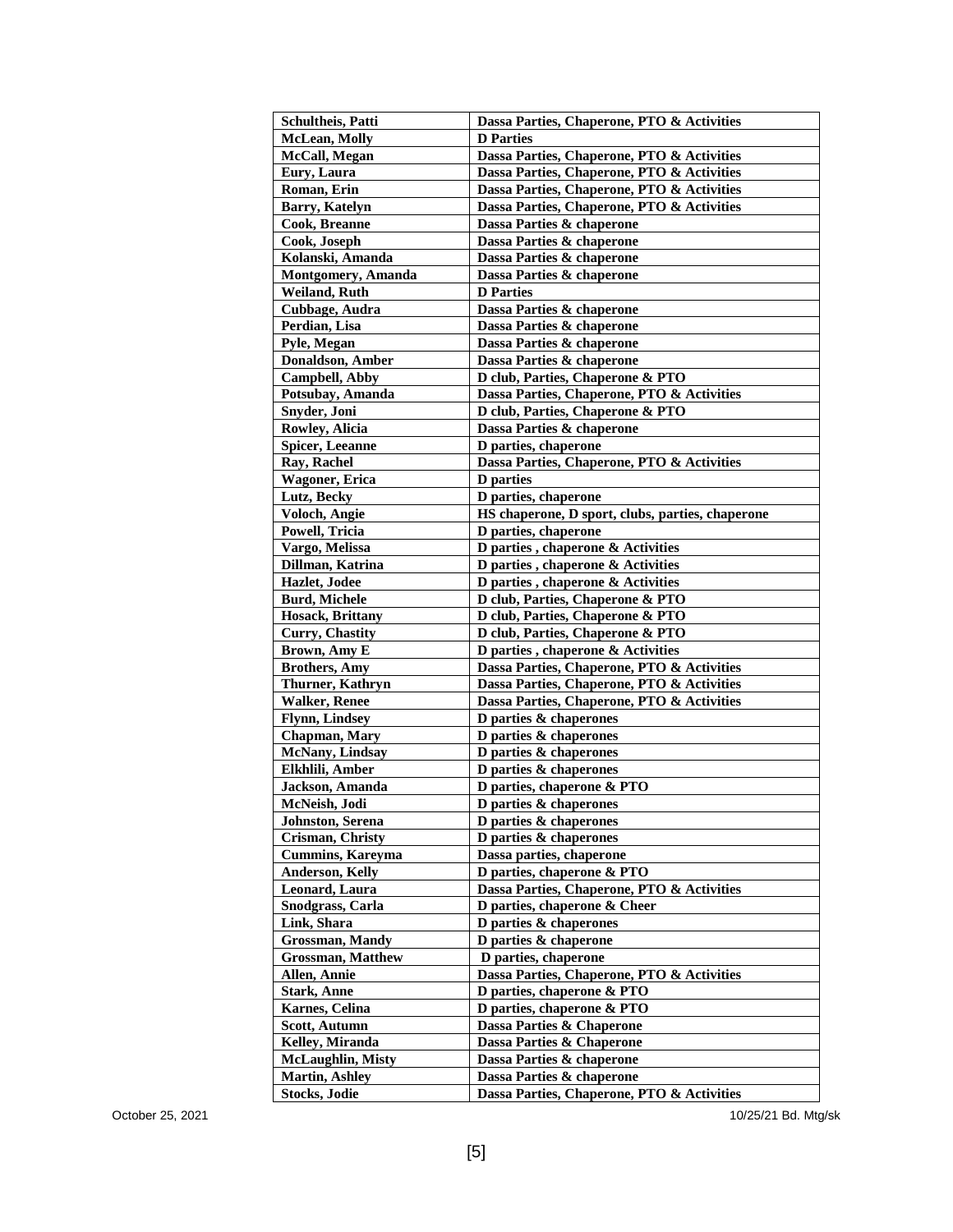| Stewart, Stacy | Dassa Parties, Chaperone, PTO & Activities |
|----------------|--------------------------------------------|
| Travis, Ashley | Dassa Parties & chaperone                  |
| Everetts, Anna | Dassa Parties, Chaperone, PTO & Activities |

The motion to approve Personnel Items 2-6 passed 9-0. The motion to approve Personnel Item #1 passed 9-0.

## **CONFERENCE REQUESTS-NONE**

## **FIELD TRIP REQUESTS**

Mrs. Dillaman motioned, seconded by Mrs. Duke to approve the Field Trip Requests:

- **1. Approximately 2 students and 2 coaches on November 5-6, 2021 to the Cross Country State Championships in Hershey, PA, pending the results of the District Championship meet on October 30, 2021 at a cost of \$770 to the district.**
- **2. Approximately 6 Life Skills Students and 3 chaperones to Unified Sports Team at Slippery Rock University on October 29, 2021 at a cost of \$110 to the district.**
- **3. Approximately 6 students to Junior High District Choir on January 21, 2022 at Hopewell High School, Aliquippa, PA 15001 at a cost of \$380 to the district.**
- **4. Approximately 16 FFA students to Double Diamond Deer Farm on October 28, 2021 in Cooks Forest, PA at a cost of\$110 to the district.**

The motion to approve the Field Trip passed 9-0.

### **MISCELLANEOUS NEW BUSINESS**

Mrs. Dillaman motioned, seconded by Mr. Zietz to approve the Miscellaneous New Business Items: Mrs. Heck asked to vote on Miscellaneous New Business Item #1 separate.

- **1. First reading of revised Policy 203 (Immunizations and Communicable Diseases).**
- **2. Second reading of 907-AR-01 (School Visitors).**
- **3. Moniteau High School Extended School Day Plan and posting for 9 positions.**
- **4. Placement of Student #P-21-10.**
- **5. The American Rescue Plan submission to PDE for learning loss and acceleration.**

The motion to approve Miscellaneous New Business Items #2-5 passed 9-0. The motion to approve Miscellaneous New business Item #1 passed, 8-1 with Mrs. Heck casting the negative vote.

#### **FINANCES**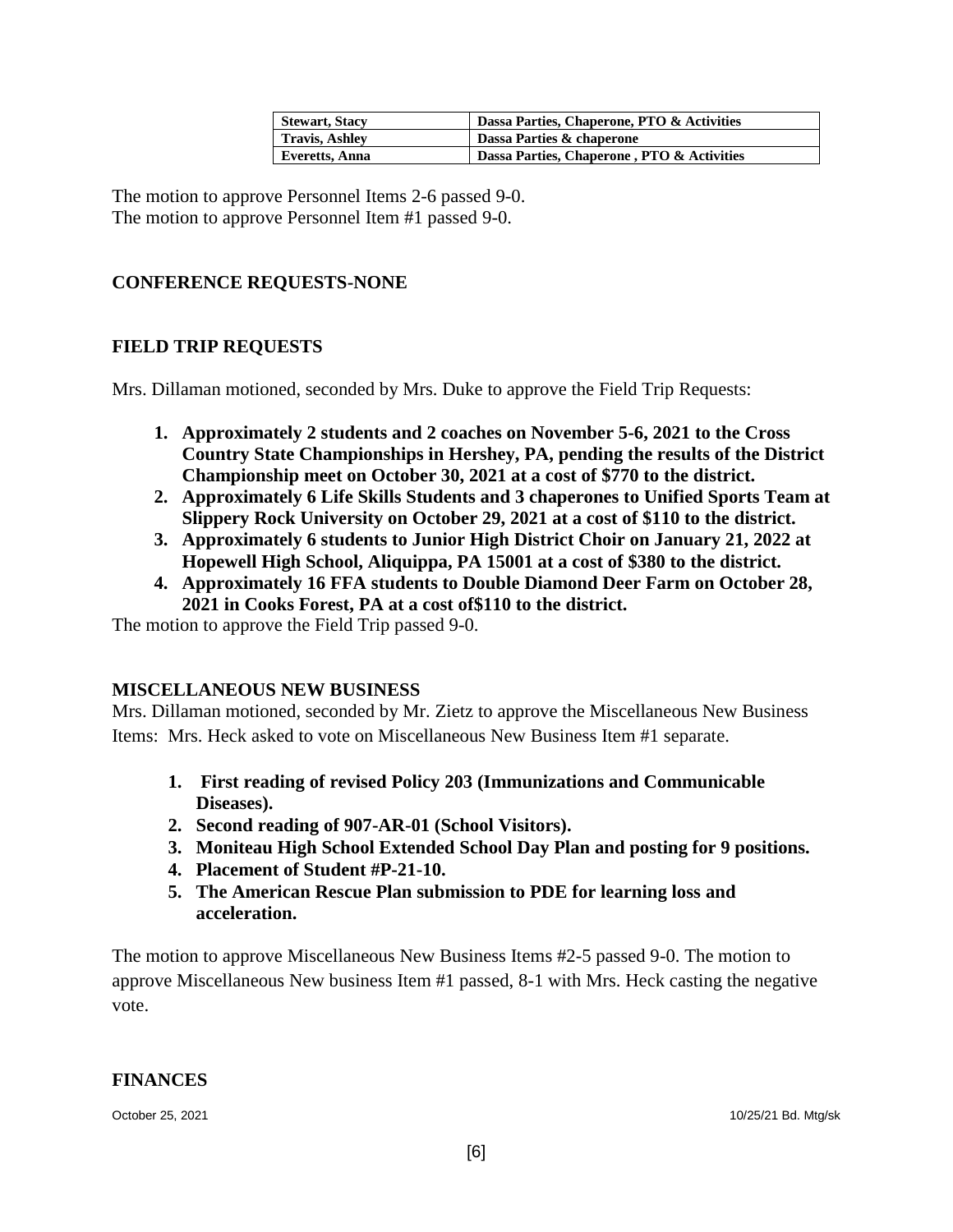Mrs. Duke motioned, seconded by Mr. Armagost to approve the Finance Items.

| onnicha acceptance of the Financial Reports pending final adult. |                    |
|------------------------------------------------------------------|--------------------|
| <b>Financial Reports as of:</b>                                  | September 30, 2021 |
| <b>General Fund - First National Bank</b>                        | \$<br>7,989,748.42 |
| Pennsylvania Local                                               | 3,143.79           |
| Government                                                       |                    |
| <b>Investment Trust</b>                                          |                    |
| <b>Total General Fund</b>                                        | \$<br>7,992,892.21 |
| Payroll Fund - First National Bank                               | \$                 |
| <b>Capital Projects Fund</b>                                     | \$<br>950.73*      |
| <b>Principal's / Student Body Fund - Secondary</b>               | \$<br>15,259.95    |
| Principal's/ Student Body Fund - Elementary                      | \$<br>26,729.91    |
| <b>Athletic Fund</b>                                             | \$<br>8,535.42     |
| <b>Food Service Fund</b>                                         | \$<br>205,552.01   |
| <b>Electronic Payments for Month Ended</b><br>9/30/2021          | 884,427.22         |

**1. Recommend acceptance of the Financial Reports pending final audit.**

**\*Account to be closed and balance transferred to general fund after audit.**

**2. Recommend approval of payment of bills, pending final audit in the amount of \$1,624,725.22. This total consists of \$15,070.90 in pre-paid September 2021 bills, \$884,427.22 in September 2021 Electronic Disbursements and \$725,227.10 for 2021- 2022 in October Bills.**

The motion to approve the Finance Items passed 8-0.

## **FEDERAL PROGRAMS REPORT**

## **MISCELLANEOUS REPORTS**

### **GENERAL INFORMATION**

- Dr. Panza recognized Mr. Borkowski as a featured writer in Soar on the Economics class on personal finance.
- Dr. Panza wanted to thank Mr. Thomas Samosky as is this is his final meeting. We thank you and even though it has been a short time your impact will be felt decades to come. We wish you nothing but the best.
- Mr. Thomas Samosky thanked everyone.

### **EXECUTIVE SESSION**